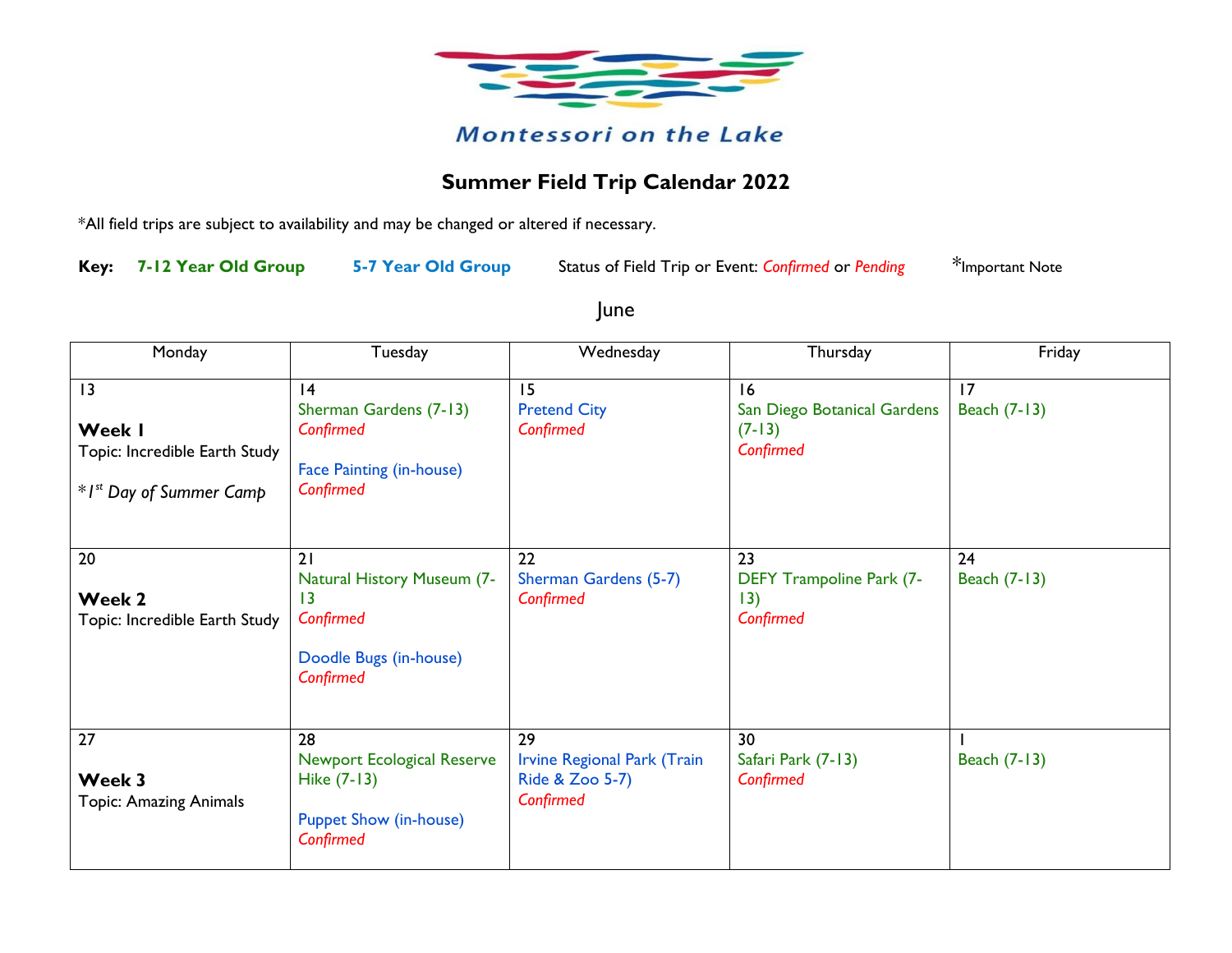| . .<br>×<br>۰, |  |
|----------------|--|
|----------------|--|

| Monday                                                                                                | Tuesday                                                                                                   | Wednesday                                             | Thursday                                       | Friday             |
|-------------------------------------------------------------------------------------------------------|-----------------------------------------------------------------------------------------------------------|-------------------------------------------------------|------------------------------------------------|--------------------|
| $\overline{\mathbf{4}}$<br>Week 4<br><b>Topic: Amazing Animals</b><br>*NO SUMMER CAMP<br><b>TODAY</b> | 5<br>Irvine Regional Park (Zoo &<br><b>Water Wheels)</b><br>Confirmed<br>Magician (in-house)<br>Confirmed | 6<br>Reptile Zoo (5-7)<br>Confirmed                   | Reptile Zoo (7-13)<br>Confirmed                | 8<br>Beach (7-13)  |
| $\mathbf{H}$<br>Week 5<br>Topic: Deep Blue Sea                                                        | 12<br>Aquarium of the Pacific (5-<br>7)<br>Confirmed                                                      | 13<br>Aquarium of the Pacific (7-<br>13)<br>Confirmed | 4<br>Water Day @ Duck Pond (7-<br>13)          | 15<br>Beach (7-13) |
| 18<br>Week 6<br>Topic: Deep Blue Sea                                                                  | 9                                                                                                         | 20<br><b>Lyon Air Museum</b><br>Confirmed             | 21<br><b>Bowling</b><br>Confirmed              | 22<br>Beach (7-13) |
| 25<br>Week 7<br>Topic: Fantastic Physics                                                              | 26<br>Lyon Air Museum<br>Confirmed<br><b>Puppet Show (in-house)</b><br>Confirmed                          | 27<br>Pump It Up (Bounce House)<br>Confirmed          | 28<br><b>DEFY Trampoline Park</b><br>Confirmed | 29<br>Beach (7-13) |